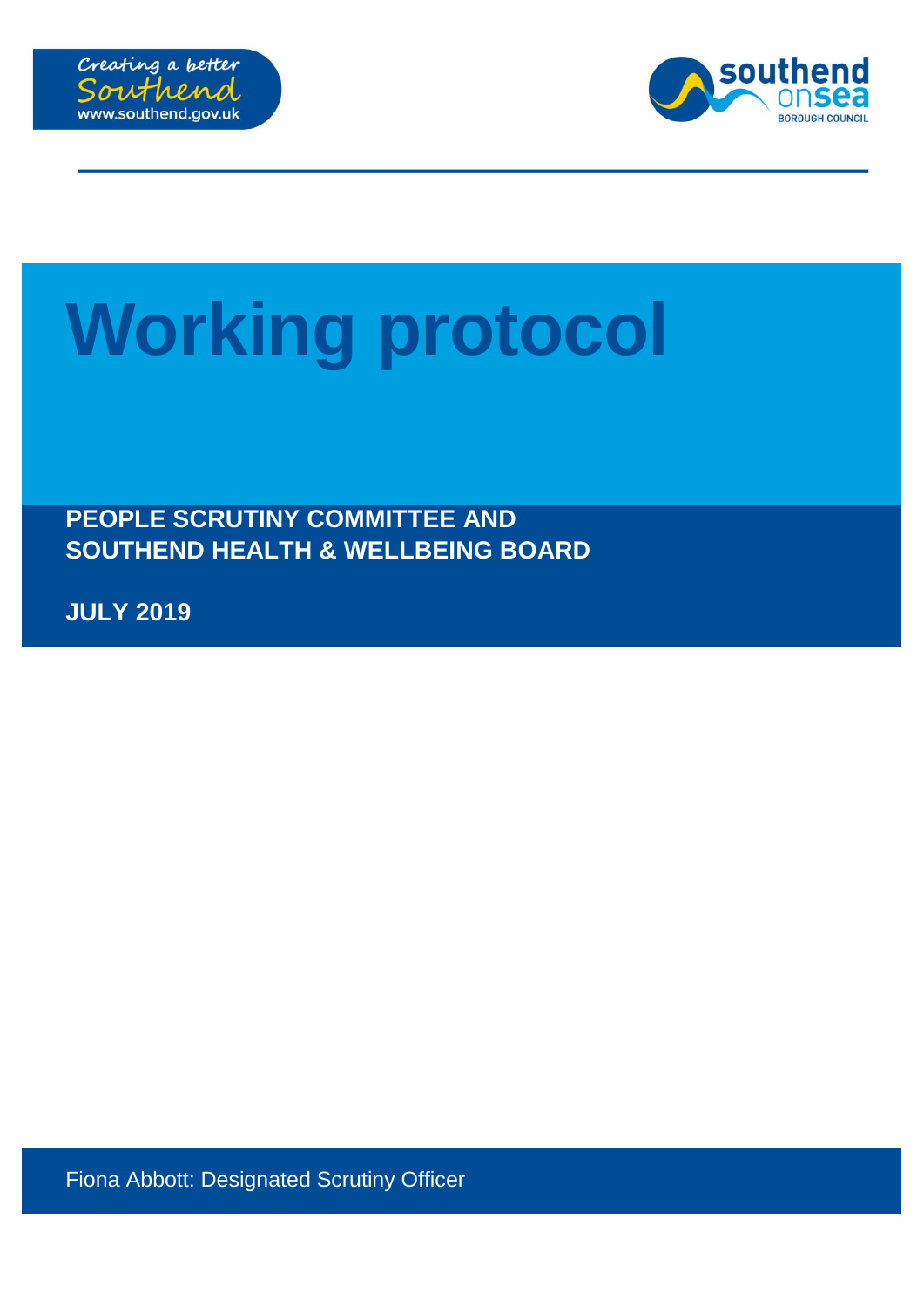## **WORKING PROTOCOL BETWEEN PEOPLE SCRUTINY COMMITTEE AND SOUTHEND HEALTH & WELLBEING BOARD**

## **Background**

The People Scrutiny Committee ('the Scrutiny Committee') is a Committee of Southend-on-Sea Borough Council and which acts as the Health Scrutiny Committee. The Scrutiny Committee fulfils the Council's responsibilities under 'The Local Authority (Public Health, Health and Wellbeing Boards and Health Scrutiny) Regulations 2013' to have health scrutiny provision.

Guidance to support local authorities and their partners to deliver effective health scrutiny was published in June 2014<sup>1</sup>. The "primary aim of health scrutiny is to act as a lever to improve the health of local people, ensuring their needs are considered as an integral part of the commissioning, delivery and development of health services".

The Scrutiny Committee has the power to hold NHS bodies to account for the quality of their services, through powers to obtain information, ask questions in public and make recommendations for improvements that have to be considered. The Scrutiny Committee can refer matters via full Council to the Secretary of State. All commissioners and providers of publicly funded health and social care are covered, as well as policies arising from the Joint Strategic Needs Assessment (JSNA) and Health & Wellbeing Strategy (HWBS).

This document has been drawn up to provide a framework for beginning to explore the complementary roles and responsibilities of health scrutiny and Southend's Health & Wellbeing Board (HWB), on a practical level.

| <b>Health &amp; Wellbeing Board</b> |                           | <b>People Scrutiny Committee</b> |                                    |                              |
|-------------------------------------|---------------------------|----------------------------------|------------------------------------|------------------------------|
| Will $do2$                          |                           | Won't do                         | Will do                            | Won't do                     |
| 1.                                  | <b>Provide strategic</b>  |                                  | Understanding of different, but    | Duplicate work of the Board. |
|                                     | leadership, strengthen    |                                  | complimentary role of scrutiny.    |                              |
|                                     | the influence of LA's and |                                  |                                    |                              |
|                                     | elected representatives   |                                  | The Chair of People Scrutiny       |                              |
|                                     | in shaping healthcare     |                                  | <b>Cttee will attend Board</b>     |                              |
|                                     | commissioning             |                                  | meetings, as an observer.          |                              |
| 2.                                  | Oversee the               |                                  | Could review them by               | Review the commissioning     |
|                                     | development and refresh   |                                  | reviewing how well the             | strategies of the NHS        |
|                                     | of the JSNA so that       |                                  | priorities in the strategy reflect | <b>Southend Clinical</b>     |

 $\overline{a}$ <sup>1</sup> [https://www.gov.uk/government/uploads/system/uploads/attachment\\_data/file/324965/Local\\_authority\\_health\\_scrutiny.pdf](https://www.gov.uk/government/uploads/system/uploads/attachment_data/file/324965/Local_authority_health_scrutiny.pdf)

<sup>2</sup> Taken from Terms of Reference of Board, set out in Constitution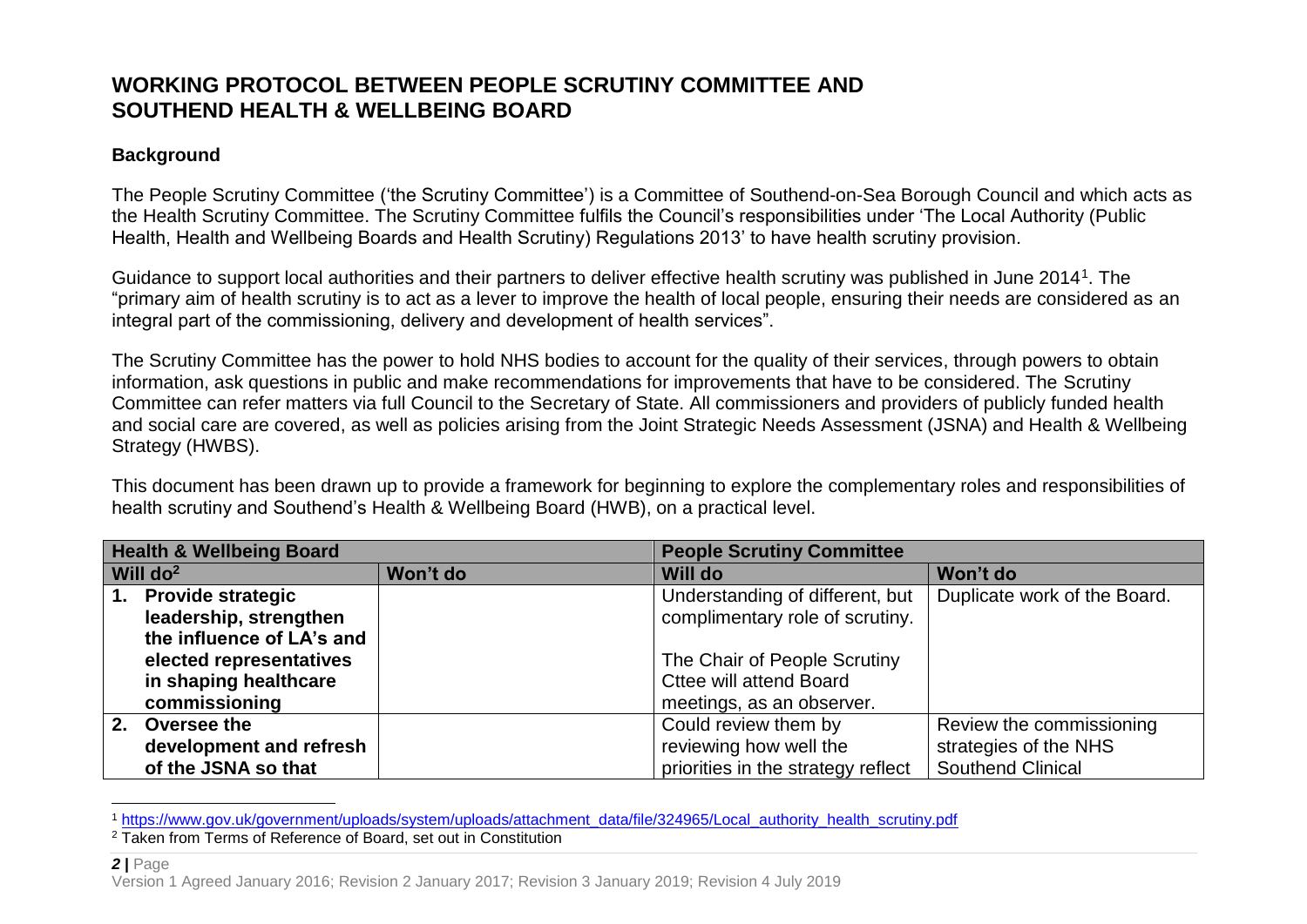| <b>Health &amp; Wellbeing Board</b> |                                                                                                                                 | <b>People Scrutiny Committee</b>      |                                                                                                                                         |                                                                                                                       |
|-------------------------------------|---------------------------------------------------------------------------------------------------------------------------------|---------------------------------------|-----------------------------------------------------------------------------------------------------------------------------------------|-----------------------------------------------------------------------------------------------------------------------|
|                                     | Will $do2$                                                                                                                      | Won't do                              | <b>Will do</b>                                                                                                                          | Won't do                                                                                                              |
|                                     | future commissioning /<br>policy decisions and<br>priorities are evidence<br>based                                              |                                       | the needs of the JSNA and the<br>success of implementing the<br>strategy.                                                               | <b>Commissioning Group</b><br>(hereafter referred to as<br>'CCG').                                                    |
|                                     |                                                                                                                                 |                                       |                                                                                                                                         | Duplicate the role of the H&WB<br>in reviewing and monitoring its<br>HWB Strategy.                                    |
| 3.                                  | To determine the health<br>improvements priorities<br>for Southend                                                              |                                       |                                                                                                                                         |                                                                                                                       |
|                                     | 4. To promote integration,<br>collaboration and<br>partnership working                                                          |                                       | Will share work plan with the<br>Board.                                                                                                 |                                                                                                                       |
|                                     | 5. To oversee development<br>of a HWB Strategy which<br>sets out improvement for<br>health and wellbeing<br>outcomes, including | 'Veto' / make commissioning<br>plans. | Challenge the H&WB on<br>commissioning priorities in the<br>HWB Strategy (if appropriate).                                              | Challenge the CCG on<br>commissioning priorities if<br>these are in line with the HWB<br>Strategy agreed by the HWB.  |
|                                     | reduction in health<br>inequalities that provides<br>a framework for<br>commissioning plans<br>related to health and            |                                       | Scrutinise specific health<br>services and integrated health<br>and social care services.                                               | Undertake specific scrutiny<br>reviews of wider wellbeing<br>elements outside the remit of<br>the Scrutiny Committee. |
|                                     | wellbeing                                                                                                                       |                                       | During scrutiny of specific<br>issues, check whether<br>commissioners are acting in<br>line with the agreed HWB<br>Strategy priorities. | Routinely scrutinise the CCG<br>commissioning plans                                                                   |
|                                     |                                                                                                                                 |                                       | During scrutiny review of<br>specific subjects, check that<br>commissioners and providers<br>take account of wellbeing in               |                                                                                                                       |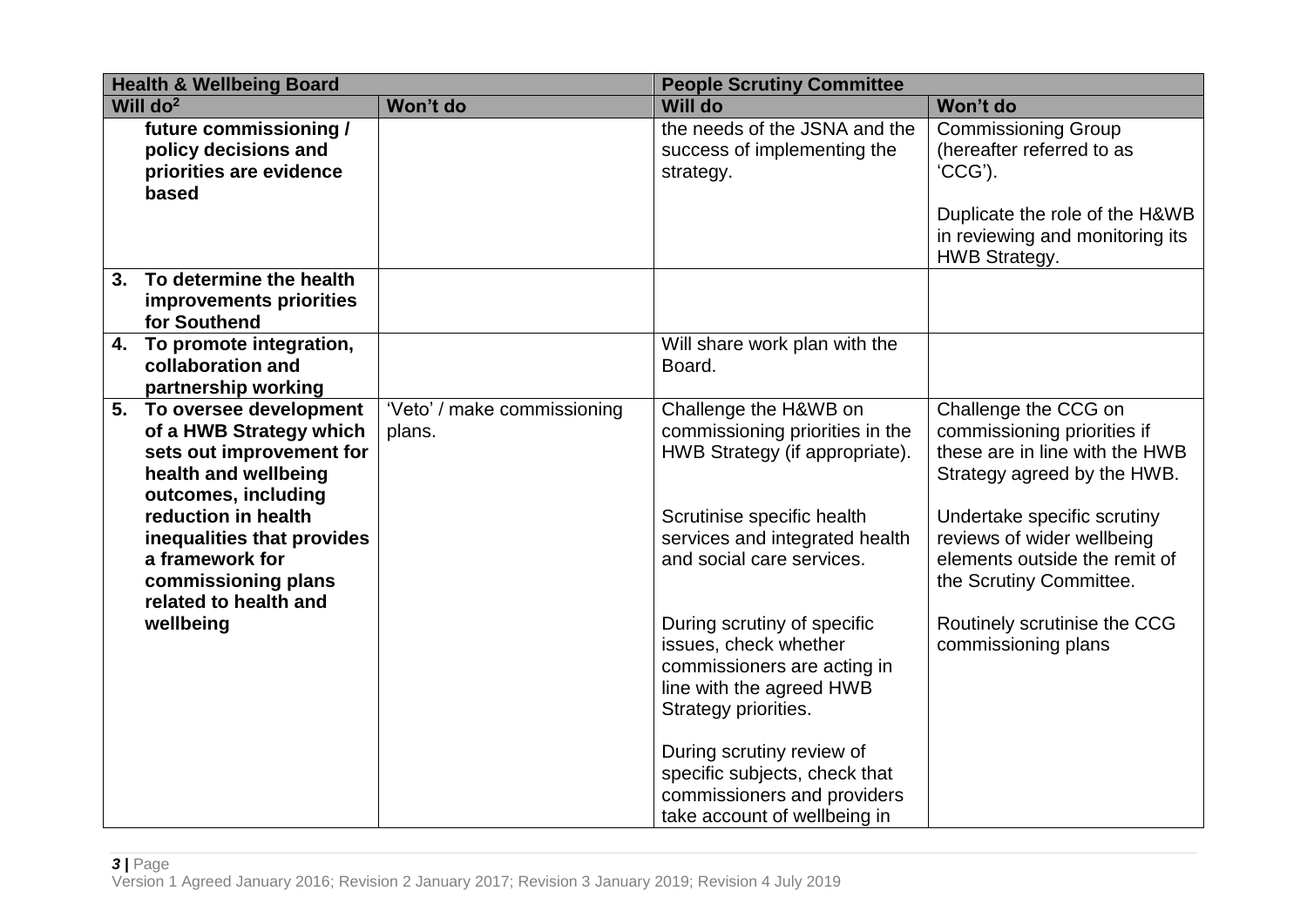| <b>Health &amp; Wellbeing Board</b> |                                               | <b>People Scrutiny Committee</b>                      |                                     |                       |
|-------------------------------------|-----------------------------------------------|-------------------------------------------------------|-------------------------------------|-----------------------|
|                                     | Will $do2$                                    | Won't do                                              | <b>Will do</b>                      | Won't do              |
|                                     |                                               |                                                       | their operational activity.         |                       |
|                                     | 6. To promote and                             | Manage commissioning activity                         |                                     |                       |
|                                     | encourage integration                         | Arbitrate contract disputes.                          |                                     |                       |
|                                     | and partnership working                       |                                                       |                                     |                       |
|                                     | including joint                               |                                                       |                                     |                       |
|                                     | commissioning, pooled                         |                                                       |                                     |                       |
|                                     | budgets and joint<br>delivery across the NHS, |                                                       |                                     |                       |
|                                     | social care, public health                    |                                                       |                                     |                       |
|                                     | and wellbeing issues                          |                                                       |                                     |                       |
|                                     | 7. To initiate and support                    | Consider 'anecdotal narratives'                       | Work with Healthwatch               | Duplicate the work of |
|                                     | stakeholder and                               | of experiences.                                       | Southend to take a patient          | Healthwatch Southend. |
|                                     | community engagement                          |                                                       | resident view in relation to        |                       |
|                                     | and consultation work in                      |                                                       | specific topics under scrutiny.     |                       |
|                                     | relation to health and                        |                                                       | Anecdotal evidence may be           |                       |
|                                     | wellbeing issues                              |                                                       | considered where validated          |                       |
|                                     |                                               |                                                       | research does not yet exist.        |                       |
| 8.                                  | To appoint task & finish                      |                                                       | <b>Share the Scrutiny Committee</b> |                       |
|                                     | groups / sub committees                       |                                                       | work plan to try avoid any          |                       |
|                                     | for specific pieces of                        |                                                       | duplication in work.                |                       |
|                                     | work that support or                          |                                                       |                                     |                       |
|                                     | inform health and                             |                                                       |                                     |                       |
|                                     | wellbeing across                              |                                                       |                                     |                       |
|                                     | <b>Southend</b>                               |                                                       |                                     |                       |
|                                     | 9. To sign-off key                            |                                                       |                                     |                       |
|                                     | commissioning plans,                          |                                                       |                                     |                       |
|                                     | strategy and policy                           |                                                       |                                     |                       |
|                                     | related to health and                         |                                                       |                                     |                       |
|                                     | wellbeing and health                          |                                                       |                                     |                       |
|                                     | inequalities<br>10. To oversee the            |                                                       | Can comment on the statutory        |                       |
|                                     | development of the                            | Provide a formal 'expert view'<br>on clinical issues. | process used to develop the         |                       |
|                                     | pharmaceutical needs                          |                                                       | pharmaceutical needs                |                       |
|                                     |                                               |                                                       |                                     |                       |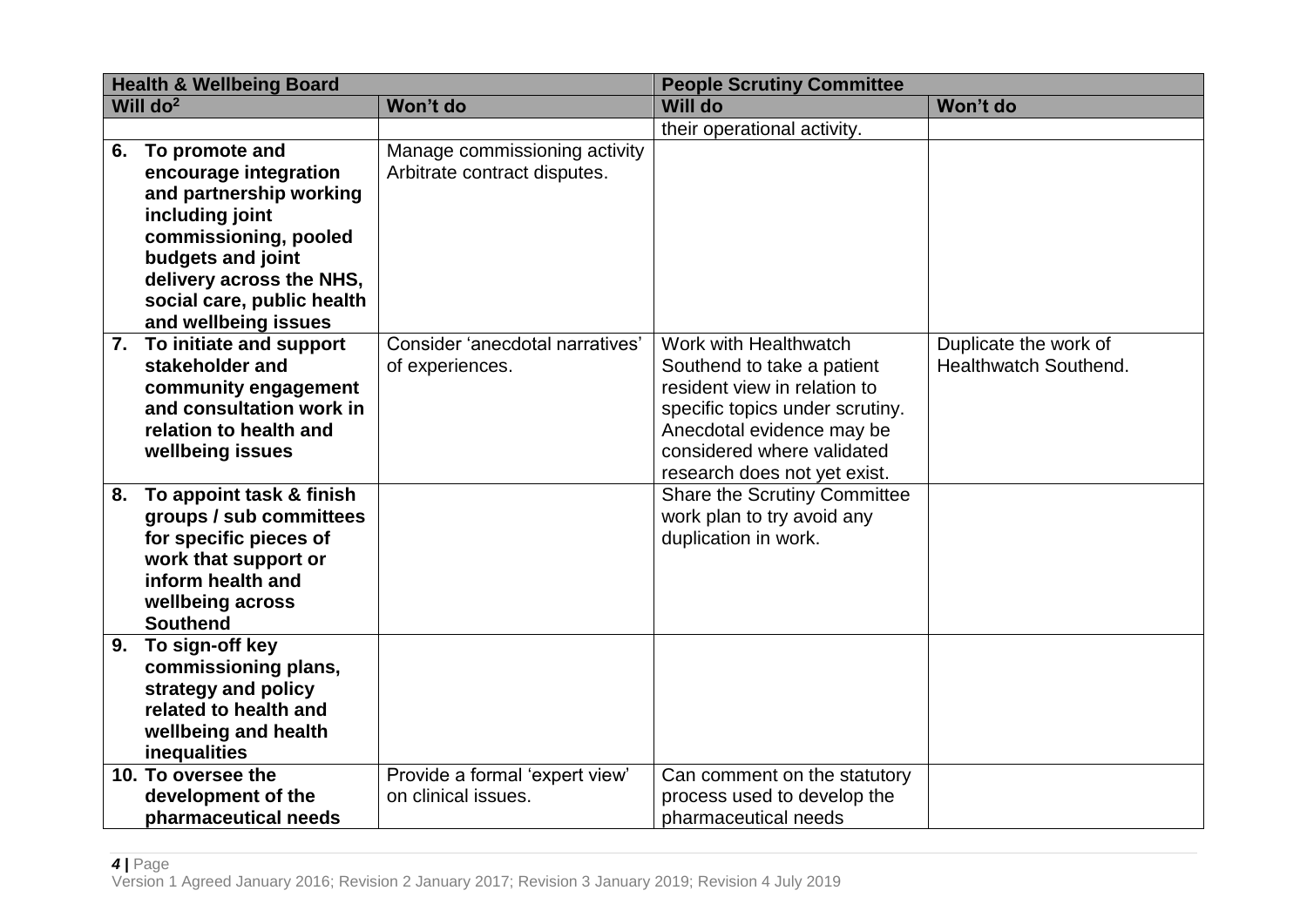| <b>Health &amp; Wellbeing Board</b> |                           | <b>People Scrutiny Committee</b>                             |                             |
|-------------------------------------|---------------------------|--------------------------------------------------------------|-----------------------------|
| Will $do2$                          | Won't do                  | <b>Will do</b>                                               | Won't do                    |
| assessment                          | Make decisions about      | assessment                                                   |                             |
|                                     | prescribing issues.       |                                                              |                             |
| 11. To performance manage           |                           | Could check the HWB Strategy                                 |                             |
| the achievement of and              |                           | takes account of wider                                       |                             |
| progress against key                |                           | determinants of health.                                      |                             |
| outcomes identified                 |                           |                                                              |                             |
| within the HWB Strategy             |                           |                                                              |                             |
| 12. To provide leadership on        |                           |                                                              |                             |
| any other emerging                  |                           |                                                              |                             |
| health and wellbeing                |                           |                                                              |                             |
| related issues that may             |                           |                                                              |                             |
| have a significant impact           |                           |                                                              |                             |
| on the delivery of the              |                           |                                                              |                             |
| <b>HWB Strategy</b>                 |                           |                                                              |                             |
| <b>Other issues:</b>                |                           |                                                              |                             |
|                                     |                           |                                                              |                             |
| (a) Challenge national must-        |                           |                                                              | 'Call in' national          |
| do actions if they don't            |                           |                                                              | commissioners or            |
| make local sense                    |                           |                                                              | commissioning decisions (no |
|                                     |                           |                                                              | legal right to do this).    |
| Be a forum where<br>(b)             | Determine reconfiguration | Receive consultation on                                      | Determine reconfiguration   |
| significant changes in              | plans.                    | substantial local                                            | plans.                      |
| commissioning are                   |                           | reconfiguration plans.                                       |                             |
| considered, shaped &                |                           |                                                              |                             |
| tested                              |                           | May choose to 'call in' local                                |                             |
|                                     |                           | commissioners and / or                                       |                             |
|                                     |                           | providers.                                                   |                             |
|                                     |                           |                                                              |                             |
|                                     |                           | May seek to influence changes<br>in plans and / or recommend |                             |
|                                     |                           | full Council make referrals to                               |                             |
|                                     |                           | the Secretary of State for                                   |                             |
|                                     |                           |                                                              |                             |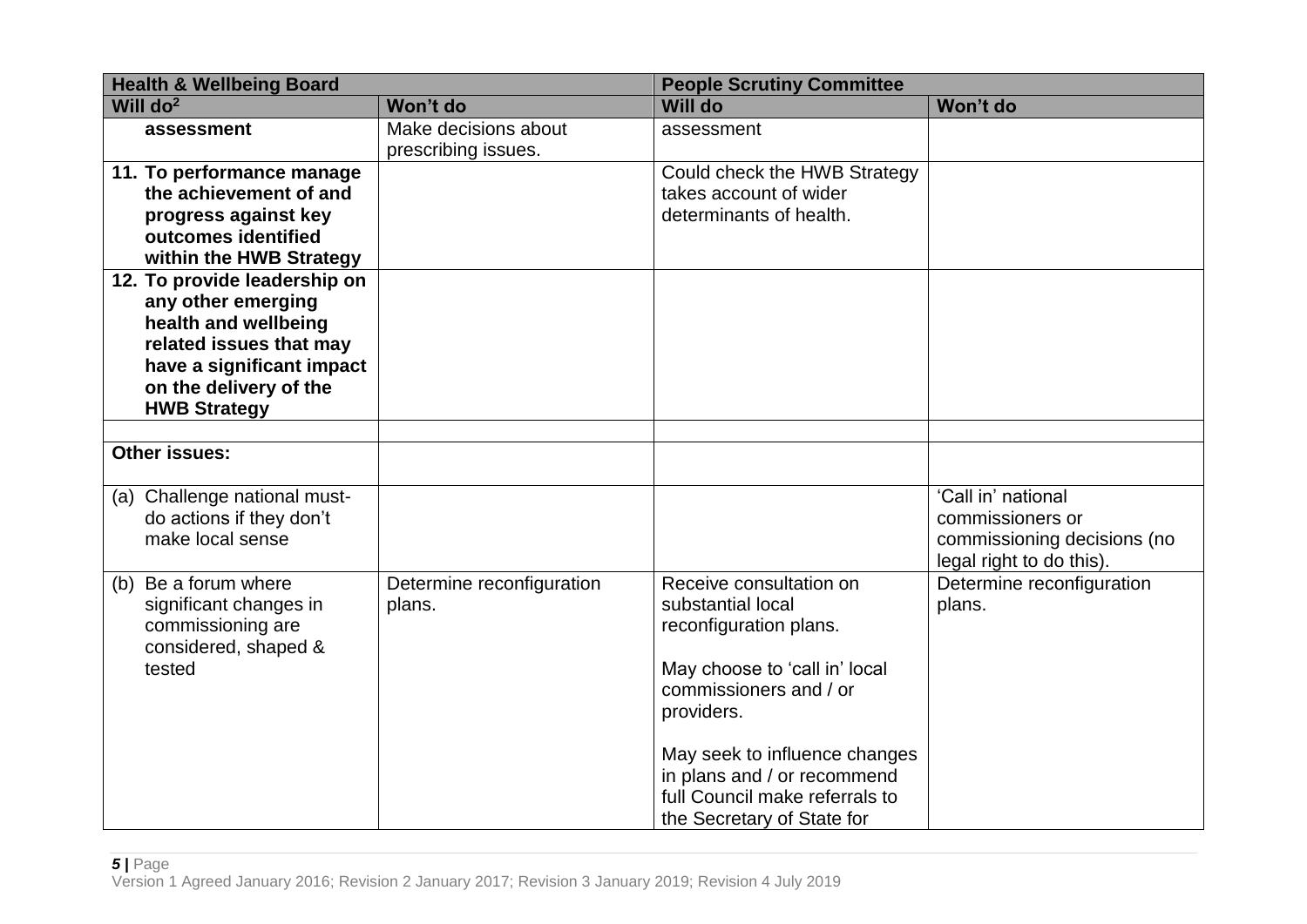| <b>Health &amp; Wellbeing Board</b>                                                                                                |                                                                                                            | <b>People Scrutiny Committee</b>                                                                                                                                |                                                       |
|------------------------------------------------------------------------------------------------------------------------------------|------------------------------------------------------------------------------------------------------------|-----------------------------------------------------------------------------------------------------------------------------------------------------------------|-------------------------------------------------------|
| Will $do2$                                                                                                                         | Won't do                                                                                                   | <b>Will do</b>                                                                                                                                                  | Won't do                                              |
|                                                                                                                                    |                                                                                                            | review.                                                                                                                                                         |                                                       |
| (c) Ask what commissioning<br>has achieved for patients,<br>residents                                                              |                                                                                                            | Could ask what commissioning<br>has achieved for patients /<br>residents in respect of specific<br>topics and / or in respect of<br>review of the HWB Strategy. | Duplicate the work of<br>Healthwatch Southend.        |
| (d) Give consideration to<br>system-wide issues<br>identified through<br><b>Healthwatch Southend and</b><br><b>Health Scrutiny</b> |                                                                                                            | Could raise system-wide,<br>strategic issues identified<br>through health scrutiny with the<br>HWB for consideration by all<br>the relevant parties.            |                                                       |
| (e) Use one-off 'crisis' or<br>'events' to learn, develop<br>thinking etc about causes                                             | Agree operational solutions.<br>'Emergency planning'<br>responses to local events.                         | Could scrutinise one-off 'crisis'<br>or 'events' to draw out learning<br>points.                                                                                |                                                       |
| Quality issues - consider<br>(f)<br>and reflect on CQC reports                                                                     | Duplicate commissioner role<br>(in quality assurance).<br>Monitor performance against<br>national targets. | Refer to the evidence in CQC<br>reports in relation to scrutiny of<br>specific subjects.                                                                        | Duplicate commissioner role<br>(in quality assurance) |
| (g) Provide a strategic focus<br>around wellbeing to help<br>inform operational activity                                           |                                                                                                            | During scrutiny review of<br>specific subjects, check that<br>commissioners and providers<br>take account of wellbeing in<br>their operational activity.        |                                                       |
| (h) Could ask Scrutiny<br>Committee to scrutinise an<br>area of concern e.g. any<br>performance / delivery<br>concerns             |                                                                                                            | Decide whether or not the<br>referral is within its terms of<br>reference and it can add value<br>through scrutiny.<br>The Scrutiny Committee could             |                                                       |